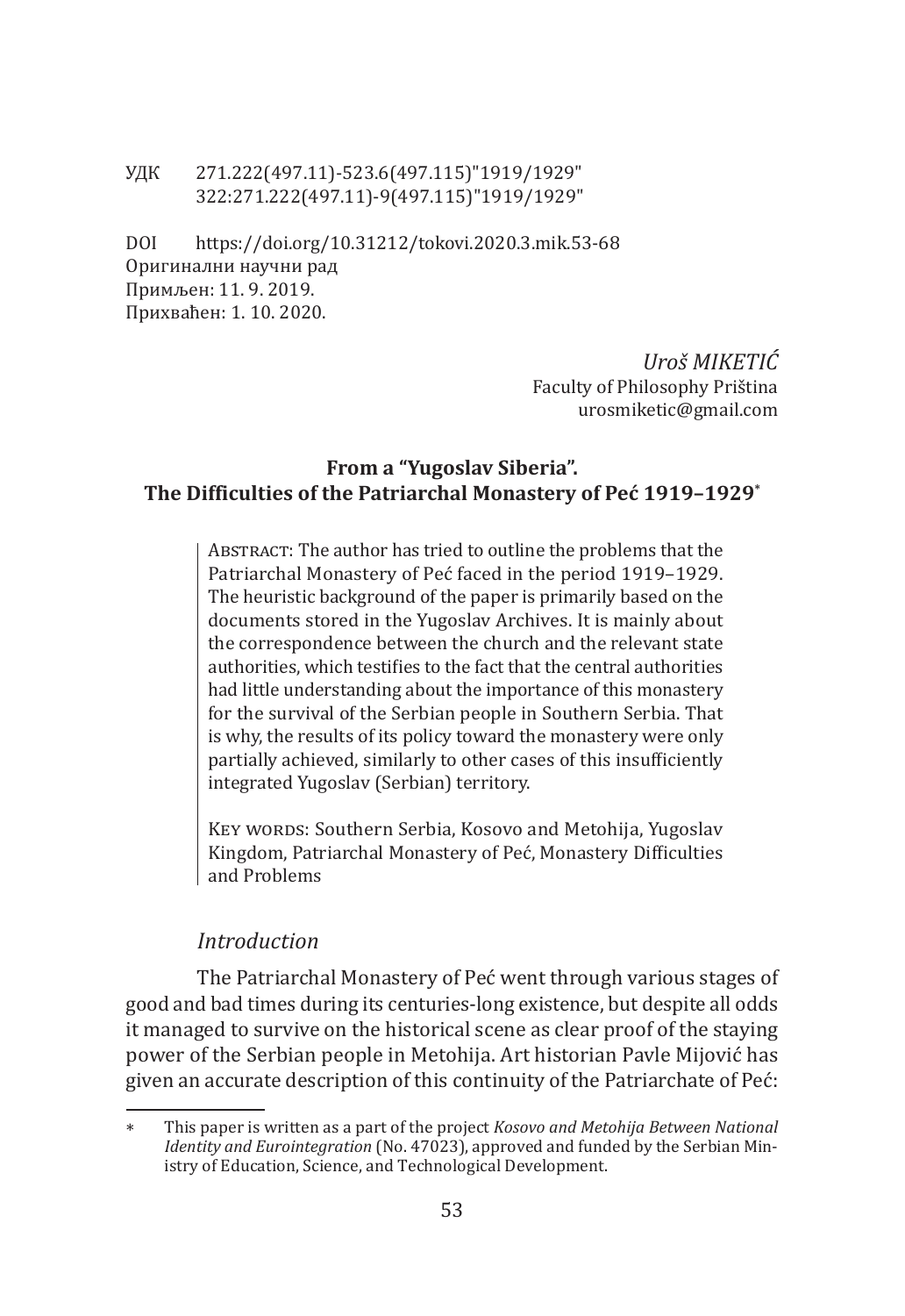"Ever since its creation, to this day, it has survived the fall of the old Serbian state and stood up to the Turkish invasions and ravages, wars and migrations, insurrections and uprisings, and in spite of everything it remains preserved as one of Serbia's most interesting and valuable shrines." $11$ 

The monastery was the center of the Patriarchate until its closure in 1766, which caused grave consequences for the Serbs in Kosovo and Metohija exposed to Islamization, Albanization, and the negative Greek (Phanaorite) influence. The city of Peć was annexed to Montenegro in 1912, thus changing the jurisdiction of the Serbian Church in Montenegro. In addition to the Metropolitanate of Cetinje and the Zahumsko-Raška eparchy in Nikšić, the Eparchy of Peć, with its seat in the Patriarchal Monastery, was established for the newly acquired area of Raška and Metohija. Its first bishop, Gavrilo Dožić, was enthroned in Peć in 1913.<sup>2</sup> The state of the newly created eparchy was still in the early stage of organization when Montenegro declared war on Austro-Hungary in 1914 after the Dual Monarchy attacked Serbia, which was perceived as a declaration of war against all Serbs.<sup>3</sup>

This was heartening news to the bishop of Peć and he blessed the Montenegrin weapons. When war was declared he formed the regional committee of the Montenegrin Red Cross Society for Metohija in Peć and during the war he was a Montenegrin volunteer, benefactor, active mediator in the retreat of the Serbian refugees and clergy across the territory under his ecclesiastical jurisdiction in 1915. He also testified to the crimes committed throughout Bosnia- Herzegovina, which was carried by the Russian and domestic press, which resulted in him being interned in the Monastery of Peć on 24 November 1915. He was arrested on 4 December and sent to a camp in Hungary. At the beginning of 1918 he was sent to Cetinje, in mid-January to Bar, and during the spring in Ulcinj, where he

<sup>1</sup> Pavle Mijović, *Pećka patrijaršija*, (Beograd: Turistička štampa, 1974), 4.

<sup>2</sup> Novica Rakočević, *Odnosi Crne Gore i Srbije u periodu 1912–1914. godine*, (Beograd, 1976), 581; Pavle Kondić, "Srpska pravoslavna crkva u Crnoj Gori u Prvom svetskom ratu", *Srbi i Prvi svetski rat 1914–1918: zbornik radova sa međunarodnog naučnog skupa održanog 13–15. juna 2014*, 2015, 309; Milka Čanak-Medić, Branislav Todić, *The Monastery of the Patriarchate of Peć*, (Novi Sad: Platoenum, Beseda, 2017), 23. More on the unification of the SOC, its internal organization, life and relationship with the state in the interwar period: Đoko Slijepčević, *Istorija Srpske pravoslavne crkve*, knj. 3, (Beograd: Catena mundi, 2018), 545–589.

<sup>3</sup> Novica Rakočević, *Crna Gora u Prvom svjetskom ratu: 1914–1918*, (Cetinje: Istorijski institut u Titogradu, 1969), 7.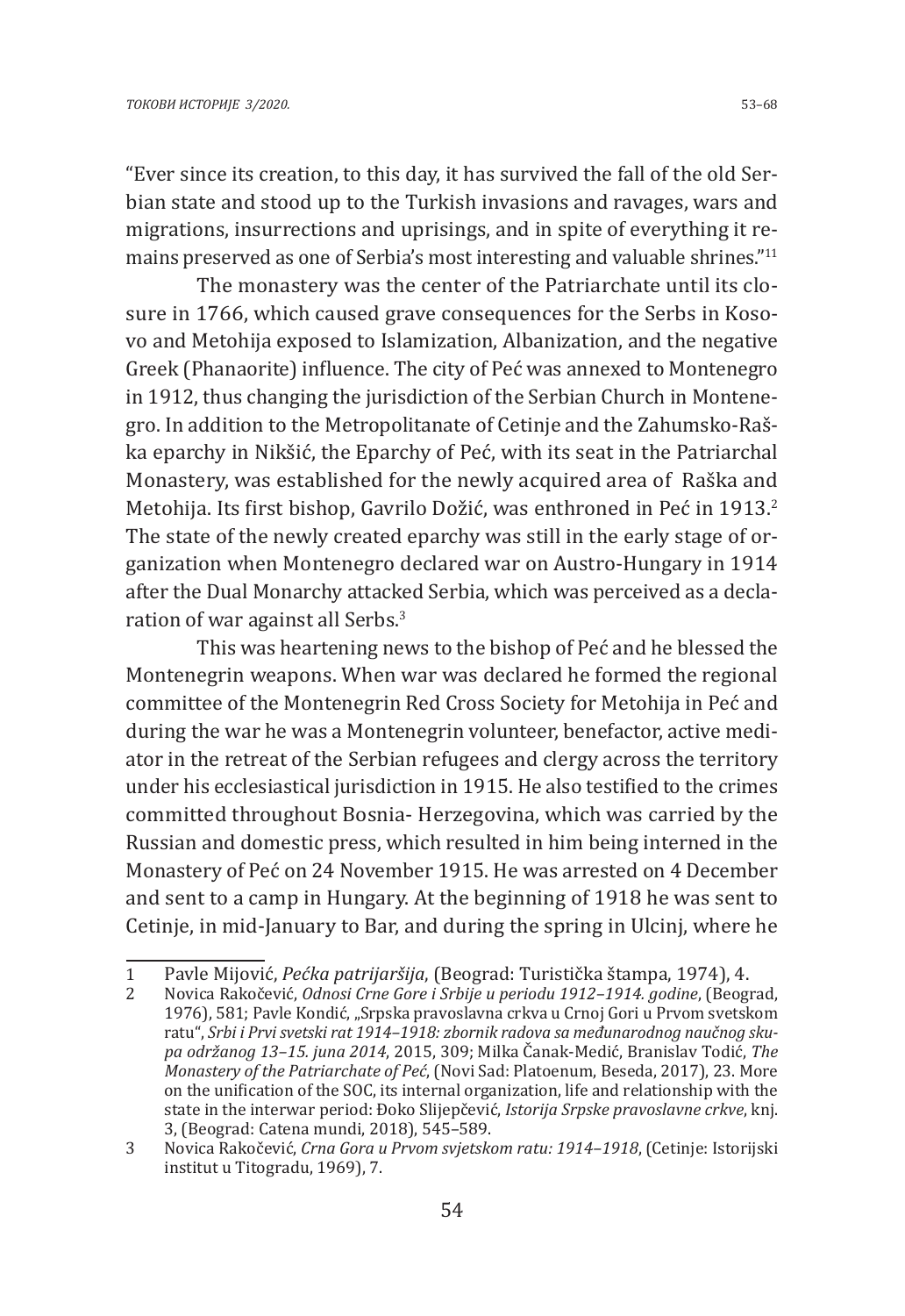was liberated. He was also a strong supporter of the unification of Montenegro and Serbia during the Podgorica Assembly in 1918.<sup>4</sup>

After the formation of the Kingdom of SHS, the Serbian Orthodox Church (SOC) was restored, the Patriarchate was renewed (1920) and the Monastery of Peć was reactivated as the place where the enthroning of patriarchs were organized (first time 1924).<sup>5</sup>

The position of the monastery cannot be viewed apart from the social circumstances in Kosovo and Metohija during this period. Since 1918 this region had become part of a centralized state. As a consequence of the heavy historical heritage and insufficient state involvement, this southern region remained an extremely undeveloped area, with agriculture as the dominant occupation and industry in the initial phase. The local society was developing amid two major problems – Albanian secessionism and a semi-implemented agrarian reform. A very striking picture of the area and all the complexities of this society was to be given by interwar writer Dragiša Vasić in one of his works.<sup>6</sup>

## *About War Reparations*

In the post-war period, the monastery enters a heavy period. The reasons for the absence of any major research into the ordeal of the SOC in the war were primarily political in nature. Today it is undoubtedly an important issue in Serbian historiography.<sup>7</sup>

The Serbs started living in the new state under the impression of their previous suffering. The local Serbs from Kosovo and Metohija also experienced renewed atrocities by the invaders and their Albanian accomplices. Therefore, the imperative for the Serbian people was the need to heal old wounds but also to record, at least approximately, the war damage wherever possible. The Monastery of Peć played an important role

<sup>4</sup> Kondić, "Srpska pravoslavna crkva u Crnoj Gori", 311–315, 322–323, 326. For more information see: Radmila Radić, *Život u vremenima: patrijarh Gavrilo Dožić: 1881– 1950*, (Beograd: Pravoslavni bogoslovski fakultet Univerziteta, Institut za teološka istraživanja, 2011<sup>2</sup> ), 135–143.

<sup>5</sup> Čanak-Medić, Todić, *The Monastery of the Patriarchate of Peć*, 23.

<sup>6</sup> Dragiša Vasić, *Dva meseca u jugoslovenskom Sibiru*, (Beograd: Skver, 2005); Radovan Samardžić i dr., *Kosovo i Metohija u srpskoj istoriji*, (Beograd: Srpska književna zadruga, 1989), 302; Božica Ž. Slavković, "Političke, ekonomske i kulturne prilike na Kosovu i Metohiji 1929–1941", (doktorska disertacija, Filozofski fakultet Univerziteta u Beogradu, 2014), 21–34.

<sup>7</sup> Radmila Radić, Momčilo Isić, *Srpska crkva u Velikom ratu: 1914–1918*, (Beograd: Filip Višnjić, Gacko: SPKD Prosvjeta, 2014), 5–9.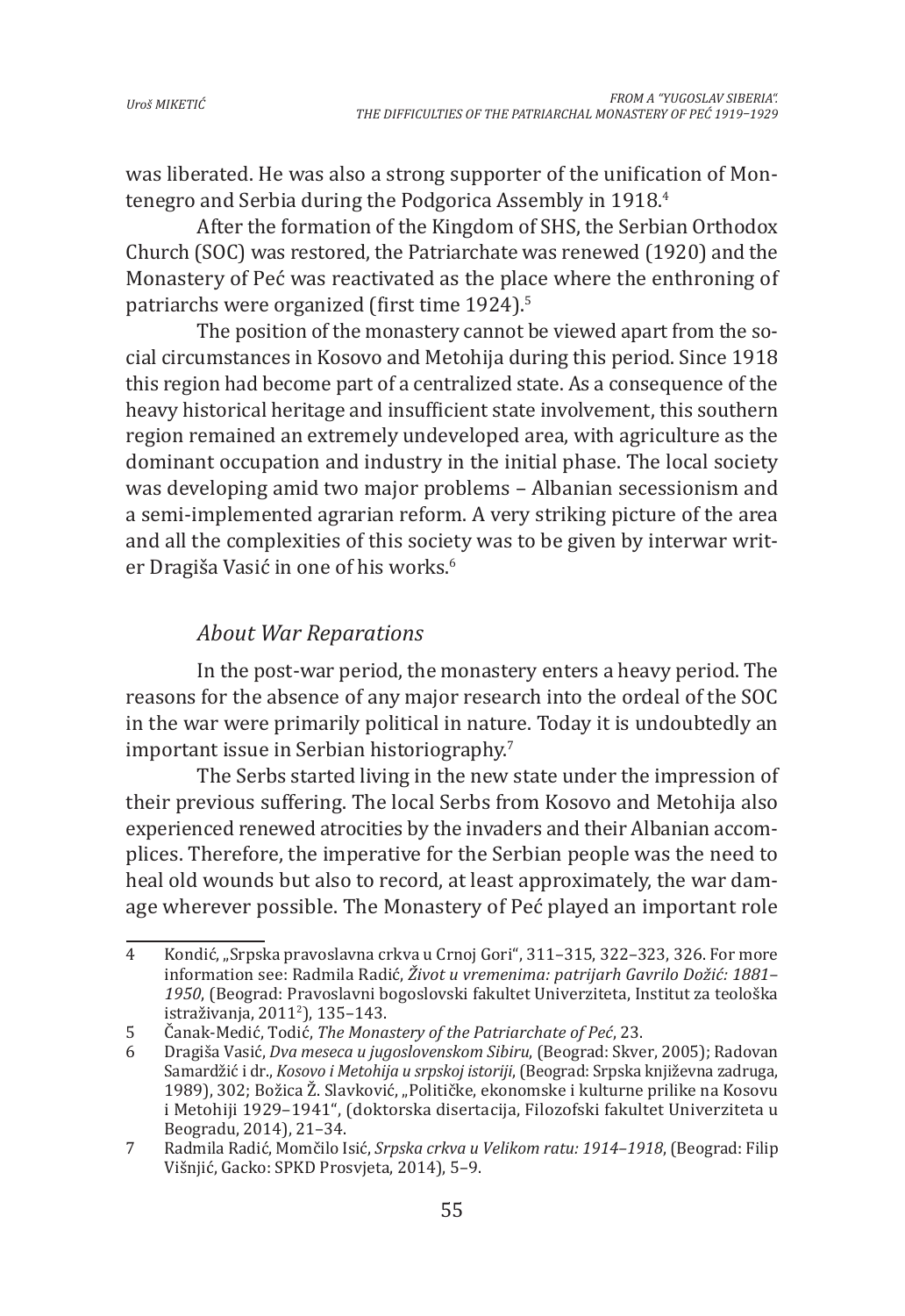in Kosovo and Metohija. Although not a year had passed since the liberation, the monastery administration started recording its own damage. What we mostly know about it is written, first of all, in the report of Kosta Lješević, a member of the Consistory of Peć on September 1919. In that file, the damage to the monastery is listed, and what is surprising is the meticulousness of the author in noting even the smallest damaged or stolen things. Significant damage was also caused to the 1,400 kg bell and, particularly, by removing the 24,400 kg lead roof. According to this source, the total damage to the monastery amounted up to the huge sum of 1,041,630.00 dinars. However, this was by no means the final figure, since the author, as he notes, could not determine the damage to the stolen and destroyed church artefacts of inestimable spiritual and national value (old books, icons, candles, the Bishop's staff, golden crosses, etc.).<sup>8</sup> It was also not possible to determine the destruction to the local clergy interned by the occupier in Hungary and, moreover, to the damage caused by the unrestricted disposal of the monastery property by the occupier.<sup>9</sup>

<sup>8</sup> Arhiv Jugoslavije (Archives of Yugoslavia - AJ), Fond Ministarstva vera Kraljevine Srba, Hrvata i Slovenaca (69), 140-213, Šteta nanesena patrijaršijskom manastiru od strane neprijateljske austro-ugarske vojske tokom okupacije, 3. septembar 1919. - Throughout history, the peculiar manuscript fund of the Monastery of Peć has been exposed to damage. Gordana Stokić Simončić, Zoran Č. Vukadinović, "Srpska knjiga i biblioteke na Kosovu i Metohiji", *Pančevačko čitalište* 15/2009, 53. Dušan Vuksan, a historian who was able to study the monastery more thoroughly, notes that there was not until the late 19th and early 20th centuries serious work in researching its manuscript cultural treasure. He also states that in 1912 some stranger had found a lot of books in a hidden place and stole them (according to Iguman Maksim Pavičević). Until then, the monastery books were laid open, so anyone could take them as they wanted and many manuscripts were found in private homes. Since Vuksan was formally deployed to Peć before the war, he insisted on having the books transfered to a safer place, but, unfortunately, the occupier found them. The occupier destroyed some books orstole some and sold them in Skopje, Thessaloniki, and other markets. Dušan Vuksan, *Rukopisi manastira Pećke patrijaršije i Cetinjske Mitropolije*, (Skoplje: Skopsko naučno društvo, 1935), 133–134.

<sup>9</sup> AJ, 69-140-213, Mitropolit Gavrilo Dožić Državnom savetu, 29. april 1920. - Despite the great material damage, the monastery property was not negligible at the beginning of this period. The testimony of Iguman Dionisije Rabrenović in 1919 cites three houses, four shops, two taverns, one bakery, three watermills, but the monastery was unable to collect rent. In addition, the monastery did not even collect the expected income from its fields due to the agrarian reform. At the same place it is stated that the monastery owns some money in banks (Peć and Cetinje) and in the fund of some other monastery. Also, the monastery had some annual income from candles, funerals, weddings, etc. AJ, 69-140-213, Iskaz igumana Dionisija Rabrenovića o imovini crkvenih opština i manastira, 19. avgust 1919. In the later period, one of the sources of the monastery's revenue was the sale of wood. An auction for selling an obsolete monastery forest was organized. The monastery administration sought approval from the ministry of religion, which approved the sale, so the wood was auctioned off in 1924 and sold to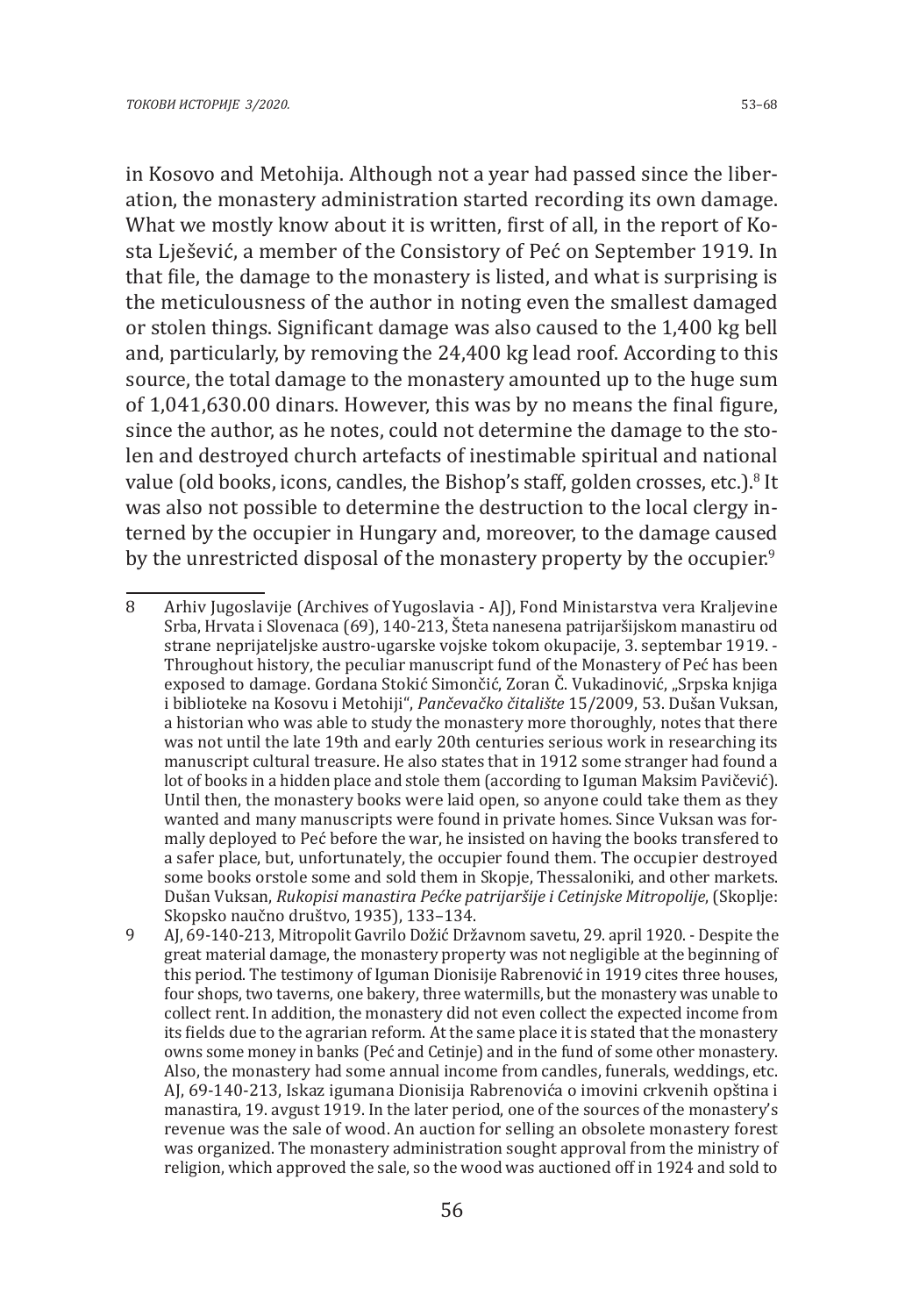Although it is difficult to pinpoint the exact damage done to the monastery during the war, we consulted with another source in the handwritten legacy of Metropolitan Gavrilo Dozić. When he returned to Peć from Montenegro in January of 1919 he found "devastation, disorder, and ruins" estimating the total personal damage at around  $149,750.00$  dinars.<sup>10</sup> In his own statement dated January 12, 1921, he described the brutal behavior of the occupier toward him in the monastery and in internment, but also the confiscation of property without any compensation or receipt, so he lived on his own, as he recorded, on what he was able to borrow. According to his notes the damage looks like this:

- two horses, one cow with calf, groceries for him and his servants, loss due to inflation, fines (a total of 19,500.00 dinars);

- furniture, library, suit, laundry, footwear, expensive items (70,250.00 dinars);

- material losses and expenses during his internment (60,000.00 dinars) "and as far as [...] mental and physical suffering is concerned, this has been compensated throughout our nation".<sup>11</sup>

The enumeration of war damages was of primary importance to the entity conducting it, as it exercised the right to adequate financial compensation in the name of reparations. The monastery applied for war compensation in 1923 in the amount of 2,109,090.00 dinars.12 According to available data, by the end of May of 1929, a total of 4,858,000.00 dinars had been paid to the monastery in the name of war reparations in bonds of 2,5% of the state rent.<sup>13</sup> In addition, in 1927 the monastery adminis-

a certain Čeda Janković. Some bidders complained about the auction process saying the whole thing was illegal and rigged. AJ, 69-140-213, Odluka Ministarstva vera o odobravanju licitacije drva pećkog manastira, 1. septembar 1924.

<sup>10</sup> Radić, Isić, *Srpska crkva u Velikom ratu*, 26, 59, 237. - Archival records also indicate that the Serbs themselves did damage to the monastery during the occupation period. This is stated in the petition of a group of poor peasants from Peć to the ministry of religion in 1919. According to a priest, Spaso Popović managed to acquire large capital by misuse of the monastery funds. Further, however, we do not have any numerical data on the damage that he may have caused. AJ, 69-140-215, Molba pećke sirotinje Ministarstvu vera da ispita imovinu okupacionog upravnika Pećke patrijaršije, 15. jun 1919.

<sup>11</sup> Gavrilo, srpski patrijarh, *Živimo u svetinji i slobodi: izabrani spisi, poslanice, besede, akta, pisma i zapisi: povodom šezdesetgodišnjice upokojenja*, (Beograd: Pravoslavni bogoslovski fakultet Univerziteta, Institut za teološka istraživanja, Cetinje: Svetigora, 2010), 640–643.

<sup>12</sup> AJ, 69-140-213, Molba igumana Irineja Vujanovića Ministarstvu vera u vezi ratne odštete za Pećku patrijaršiju, 12. septembar 1923.

<sup>13</sup> AJ, 69-140-213, Odluka Ministarstva vera po predmetu "Društvo Jelica", 28. maj 1929.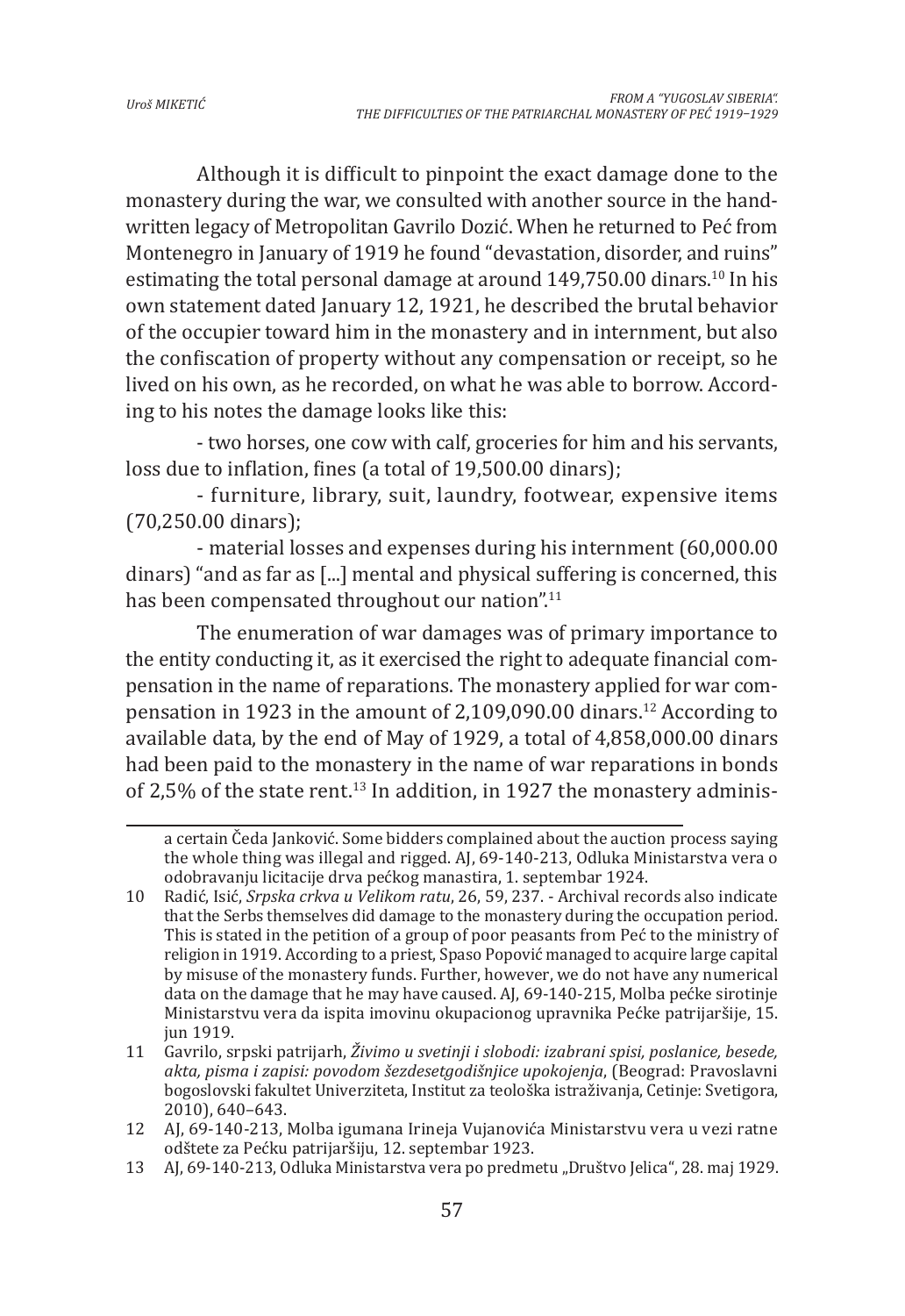tration acquired the right to a reparation certificate with the approval of the ministry of religion. Namely, the monastery's administration was allowed to obtain the necessary material for reparations for a voucher received in the name of war damage worth 950,000.00 dinars.14 The reparation voucher represented unused capital, so the solution was found in cooperation with company "Jelica" from Čačak which offered the monastery 950 pieces of bonds 2,5% of the state annuity worth 950,000.00 The responsible minister approved the transaction with certain guarantees from the buyer.15 Therefore, the total figure paid to the monastery in the name of war damages amounted up to 5,808,000.00 including data available as of 1929.

We note, therefore, that the issue of war reparations, albeit with some delay, ended favorably for the monastery, as it exceeded the claims in the highest amount. The state, for its part, secured the right for the monastery to enjoy all its rights and carried out the transfer of funds. The major issue of contention between the monastery administration and the state authorities was actually the construction works on the monastery.

# *Construction Works – Endangered Physical Survival of the Monastery*

Since the end of the construction of this complex (late 14th century), the Monastery of Peć had been subject to various works and repairs according to the state of the churches and the need for further protection. Previously, the works were mostly done without the necessary material resources and the necessary expertise, but with the forming of the Kingdom of SHS, the state paid greater attention to preserving the religious objects, giving priority to the profession, and the work was transferred to the competence of various architects-conservators, which in itself entailed certain expertise and organization. Thus, as the first conservator working here in 1926 to repair the churches was the architect Pera Popović and his renowned colleague Đurđe Bošković (1931–1932). At that time, extensive research and remediation work was carried out on the churches here.16

<sup>14</sup> AJ, 69-140-213, Ministarstvo vera Upravi za ratnu štetu u vezi manastira Pećke patrijaršije, 16. februar 1928.

<sup>15</sup> AJ, 69-140-213, Rešenje Ministarstva vera o prodaji reparacionog bona Pećke patrijaršije društvu "Jelica", 10. decembar 1927.

<sup>16</sup> Marija Jovin, *Pećka patrijaršija: istraživanja i rezultati 2006*, (Beograd: Republički zavod za zaštitu spomenika kulture, 2006), 7. More about the mission of Đurđe Boško-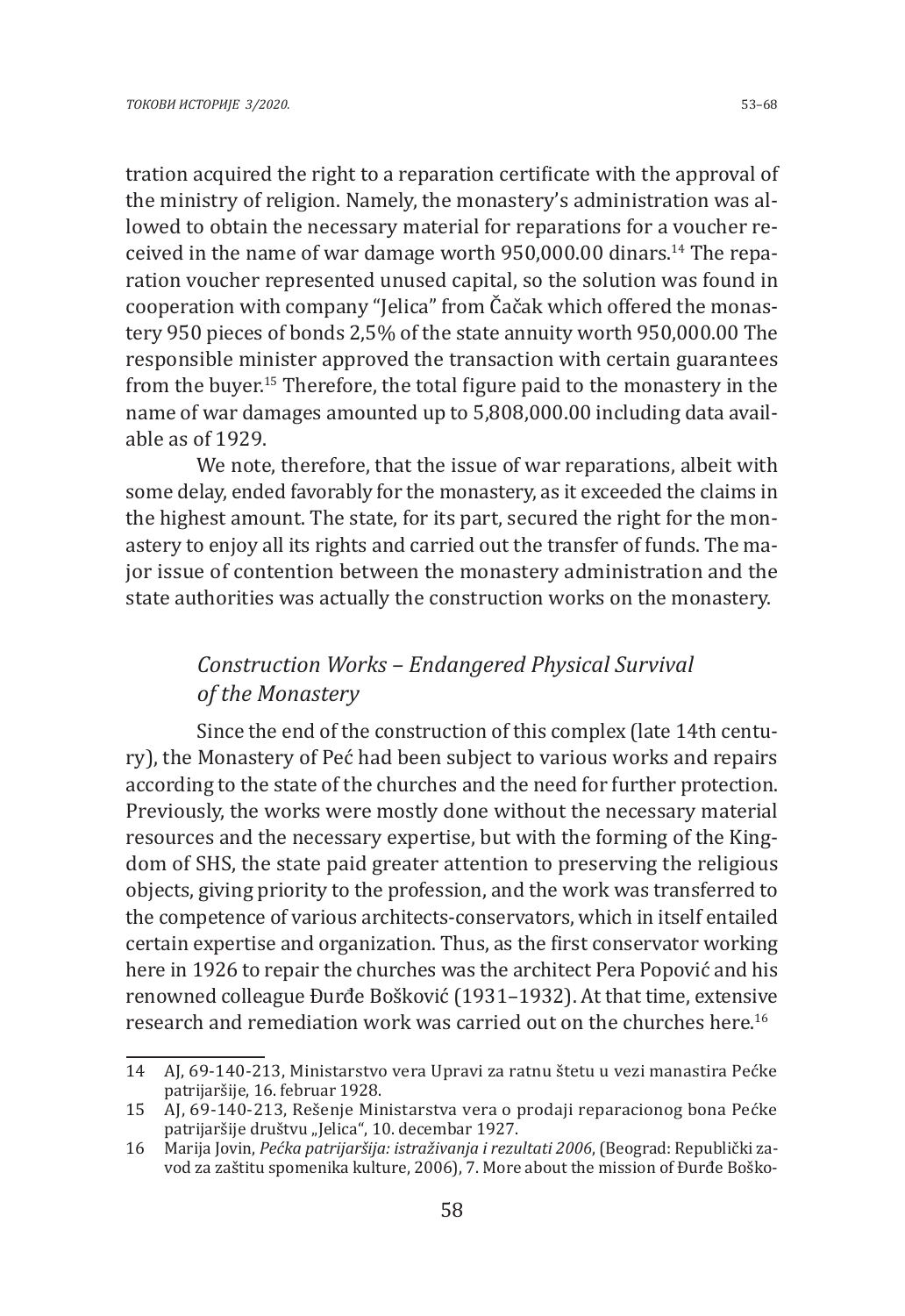During this period the state endeavored to examine the condition of the monastery and find an adequate solution. Between 1919 and 1921 we recorded several reports on the condition of the monastery and concrete proposals for its repair. In 1919, Serbian Metropolitan Dimitrije Pavlović reported that reconstruction was necessary. This reconstruction was urgent because the monastery was threatening to collapse, as evidenced in a letter to the ministry of religion by local teacher and "Serbian art lover" Mirko Vlahović. According to the decree issued by the ministry of religion, the minister in charge of reconstruction wrote a report that same year on the condition of the monastery, but from the same source we only learn about the poor condition of the roof, which leads us to the possible assumption that the reports were deliberately embellished.<sup>17</sup> That same year, the minister of religion appointed a special commission for a full and expert examination of Gračanica, Visoki Dečani, the Patriarchal Monastery of Peć, Studenica, and Ziča, which is the monasteries that suffered the most during the occupation. Its members were professionals – well-known architect Kosta Jovanović, Pera Jovanović, chief of the ministry of construction, and university professor Miloje Vasić, which in itself indicates that the state almost always hired the most expert staff when it came to the Monastery of Peć.18

The professional public was not unanimous on the restoration of the monastery. Dr. Vladimir R. Petković, the director of the National Museum, shared with many colleagues his opinion on the poor condition of the monastery.19 However, he did not agree with the initiative to start the repairs immediately, but considered it necessary to study the monastery, first, expertly and in detail, and then start the reconstruction work.<sup>20</sup> Apart from professional disagreements, sometimes there was a lack of personal courage. Perhaps this is best confirmed by the situation when university professor Andra Stevanović gave up his intended trip to Peć in 1920 be-

vić during 1930s in monastery: Đurđe Bošković, *Osiguravanje i restoracija crkve Manastira Sv. Patrijaršije u Peći*, (Beograd, 1934).

<sup>17</sup> AJ, 69-140-215, Izveštaj Ministarstva građevina Ministarstvu vera o stanju u Visokim Dečanima i Pećkoj patrijaršiji, 26. jul 1919.

<sup>18</sup> AJ, 69-140-215, Ministarstvo vera Ministarstvu prosvete o formiranju stručne komisije.

<sup>19</sup> AJ, 69-140-215, Vladimir R. Petković Ministarstvu vera o nužnosti popravke Pećke patrijaršije, 2. april 1920.

<sup>20</sup> AJ, 69-140-215, Vladimir R. Petković Ministarstvu vera o formiranju nove stručne komisije, 17. novembar 1919.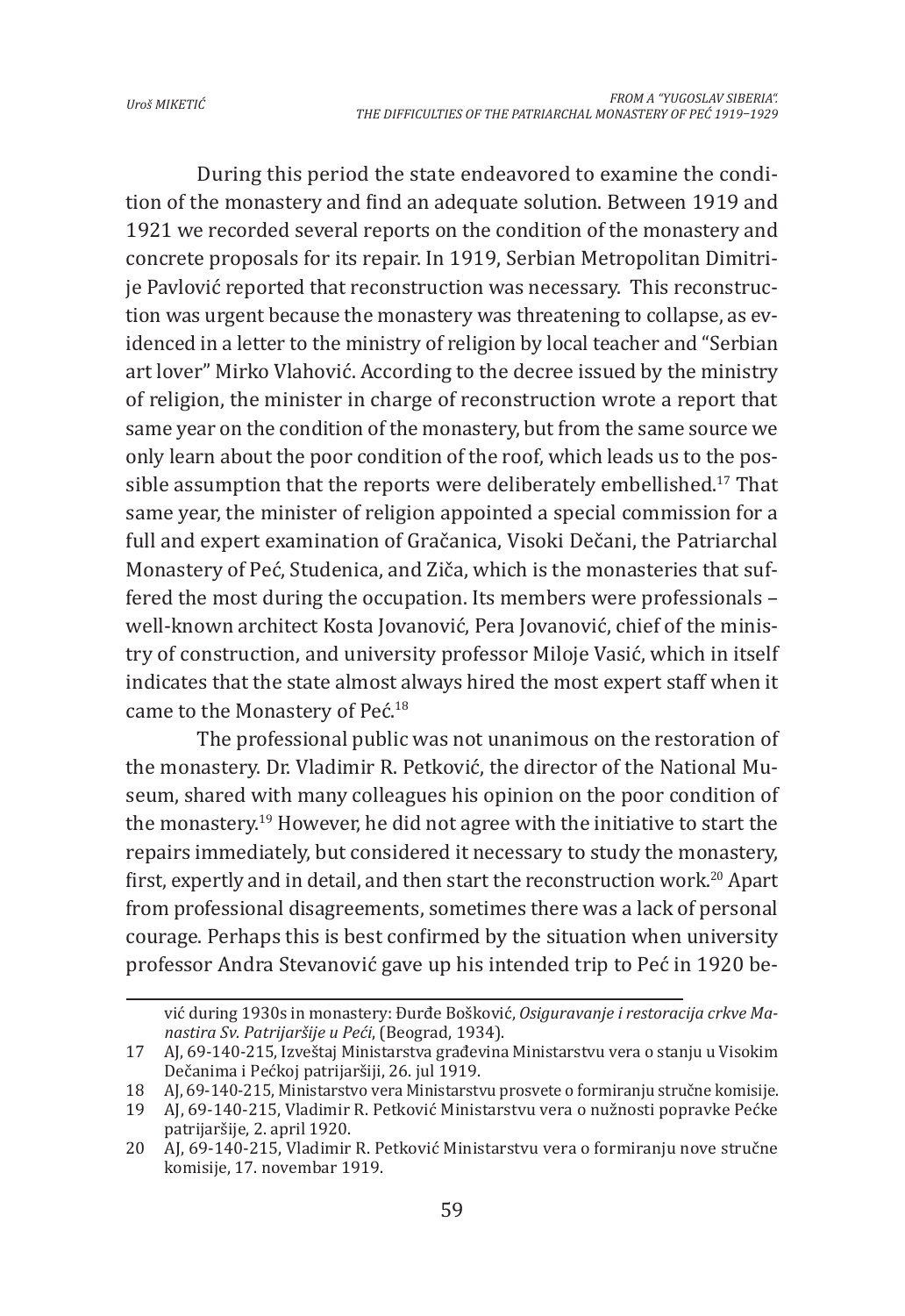cause of insecurity and business obligations and demanded that the trip be delayed "for next spring."<sup>21</sup>

The relevant authorities also hesitated to begin the anticipated work on repairing the monastery. Assistance was delayed until 1921 when the monastery was granted a loan for the most urgent repairs in the amount of 10,166.00 dinars.<sup>22</sup> The problem of reconstructing the monastery was not successfully solved, so the state brought in the commission for the preservation and maintenance of historic architectural monuments. The Commission decided to send an expert group to Peć with chairman Miloje Vasić and members Radivoje Josić, Vladimir R. Petković, Aleksandar Deroko, and others.<sup>23</sup> Religion Minister Vojislav Janić visited Prince Pavle Karađorđević in April of 1924, asking him to be honorary chairman of the commission, and on May 7 he introduced the prince to its members in a new visit.<sup>24</sup> The minister further specified that the commission members would be paid adequately for their involvement<sup>25</sup> and the monastery was instructed to give them its full cooperation.<sup>26</sup> The commission estimated that it was necessary to allocate at least 1,980,000.00 dinars for the works, with strict adherence to the monastery's previous architectural condition.<sup>27</sup>

It was no coincidence that this sudden increased interest of the state authorities in the monastery occurred in 1924, with the announced arrival of Patriarch Dimitrije Pavlović to Peć, planned for August, which

<sup>21</sup> AJ, 69-140-215, Profesor Anda Stevanović Ministarstvu vera o odbijanju da putuje u Peć, 4. septembar 1920.

<sup>22</sup> AJ, 69-140-215, Odluka Ministarstva vera o kreditu Pećkoj patrijaršiji za najnužnije opravke, 17. januar 1921.

<sup>23</sup> AJ, 69-140-215, Komisija za očuvanje i održavanje istorijskih arhitektonskih spomenika Ministarstvu vera o slanju članova u Peć, 19. april 1924.

<sup>24</sup> Radmila Radić, *Vojislav Janjić (1890–1944): sveštenik i političar: pogled kroz analitički prozor*, (Beograd: Institut za noviju istoriju Srbije, 2018), 199. - Interestingly enough, in the early 1930s a similar suggestion was made in which Janjić was involved. At that time, the Society for the protection of historic monuments (Viktor Novak, Stanoje Stanojević, Jovan Radonić, Aleksandar Deroko, Vladimir Ćorović, Miloje Vasić, Milan Kašanin, Stanislav Krakov...) was formed on the premises of the *Vreme* newspaper in the wake of the justified anger of a part of the public due to the destruction of valuable cultural treasures. According to its founders, the society was not supposed to be an alternative to the state or church in the business of preserving cultural treasures, but merely an instigator of new ideas. There were disagreements between the society and the SOC that Janjić was trying to mollify. *Ibid.*, 411–413.

<sup>25</sup> AJ, 69-40-213, Odluka Ministarstva vera o slanju stručne komisije, 19. april 1924.

<sup>26</sup> AJ, 69-40-213, Državni telegram Konzistoriji u Peći sa naredbom o ophođenju prema stručnoj komisiji.

<sup>27</sup> AJ, 69-40-213, Komisija za očuvanje i održavanje istorijskih arhitektonskih spomenika Ministarstvu vera o restauraciji Pećke patrijaršije, maj 1924.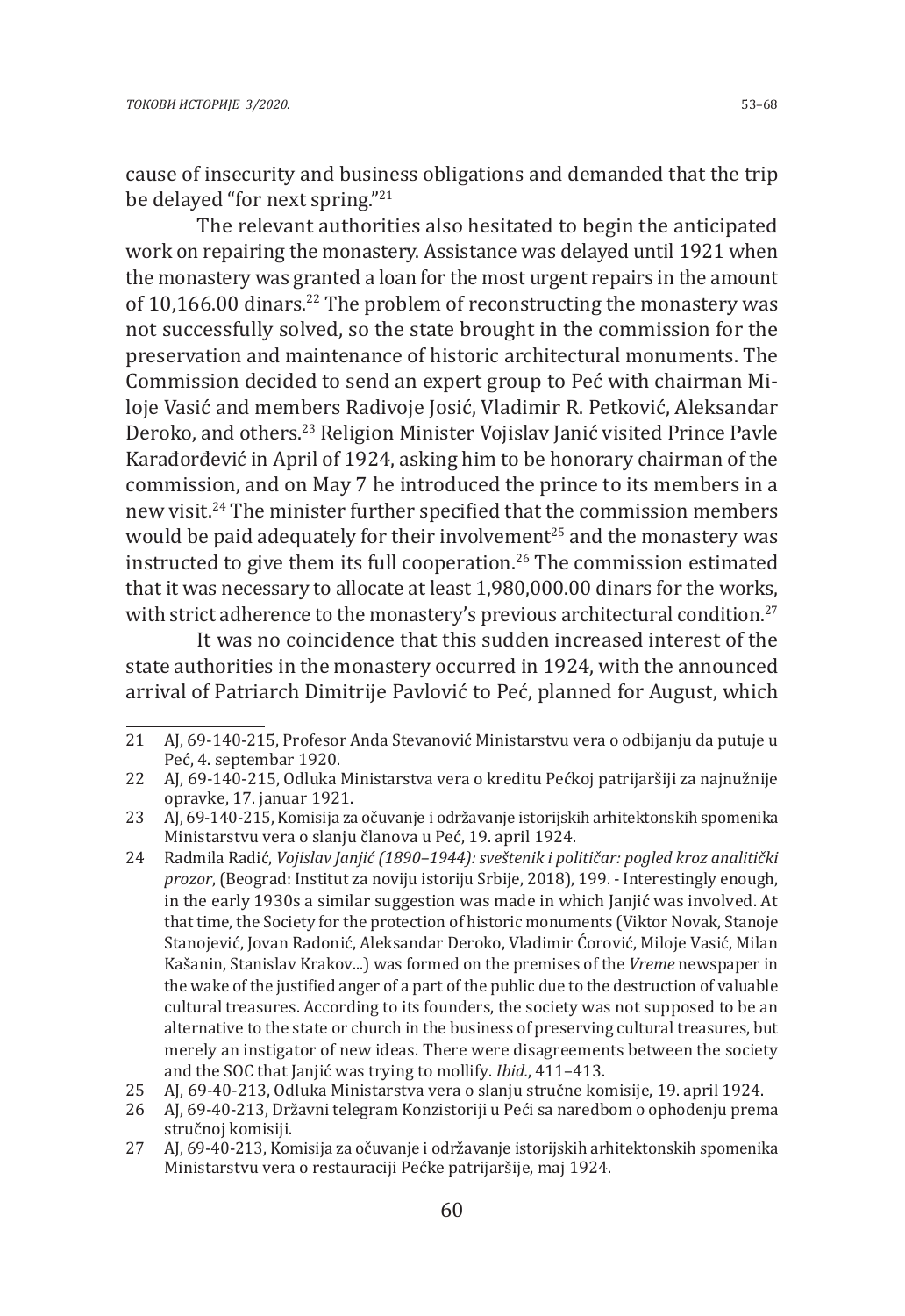meant that the whole monastery complex had to look better and brighter than before.<sup>28</sup> Certain works had started several years earlier.<sup>29</sup> In addition, in 1924 the monastery had previously applied for a loan for the cost of erecting the buildings and purchasing furniture, $30$  and the ministry of religion allocated a special loan of 500,000.00 dinars by its decision of August 12 1924 – which was only 15 days before the arrival of the important guests from all over the country or the ceremony of the patriarch's enthronement.<sup>31</sup>

## *Misunderstanding Between the Monastery and the Army*

The post-war period in the monastery was also characterized by conflicts with the military authorities of the new state. Namely, the monastery was confronted with the presence of the army on its property, even within the complex itself. In the first case, it was the Pridvorica estate that was usurped by the army. According to Metropolitan Gavrilo Dožić, neither the Ottoman Empire, Montenegro, nor the Austro-Hungarian occupiers ever disputed its ownership. In their time, this place often served as a military training ground. After the war the new army usurped this property without any compensation.<sup>32</sup> The Metropolitan interpreted this arbitrary behavior as the "right of the stronger." As a concrete solution he proposed an arbitration by the appropriate courts.

As this was not accepted, the Metropolitan further urged that the army and its property be removed from the monastery grounds, arguing that the monastery had become a barracks for soldiers and a warehouse of goods, and that the soldiers were behaving very badly toward the local priests. He criticized the agrarian reform claiming that the government's attitude was not equally harsh on Muslims and Catholics. The local Serbs

<sup>28</sup> More about the enthronement of Patriarch Dimitrije: Uroš D. Miketić, "Dolazak kralja Aleksandra I i kraljice Marije na Kosovo i Metohiju", *Kosovo i Metohija u kontekstu balkanskih naroda i država*, knj. 2, ur. Srđan Slović, (Leposavić: Institut za srpsku kulturu Priština, 1924), 219–226.

<sup>29</sup> AJ, 69-140-213, Uprava Pećke patrijaršije Ministarstvu vera o radu Građevinske sekcije, 12. septembar 1923.

<sup>30</sup> AJ, 69-140-213, Uprava Pećke patrijaršije Konzistoriji u Peći u vezi državnog kredita za podizanje manastira, 6. maj 1924.

<sup>31</sup> AJ, 69-140-213, Odluka Ministarstva finansija o kreditu Pećkoj patrijaršiji, 12. avgust 1924.

<sup>32</sup> AJ, 69-140-213, Mitropolit Gavrilo Dožić Državnom savetu, 29. april 1920.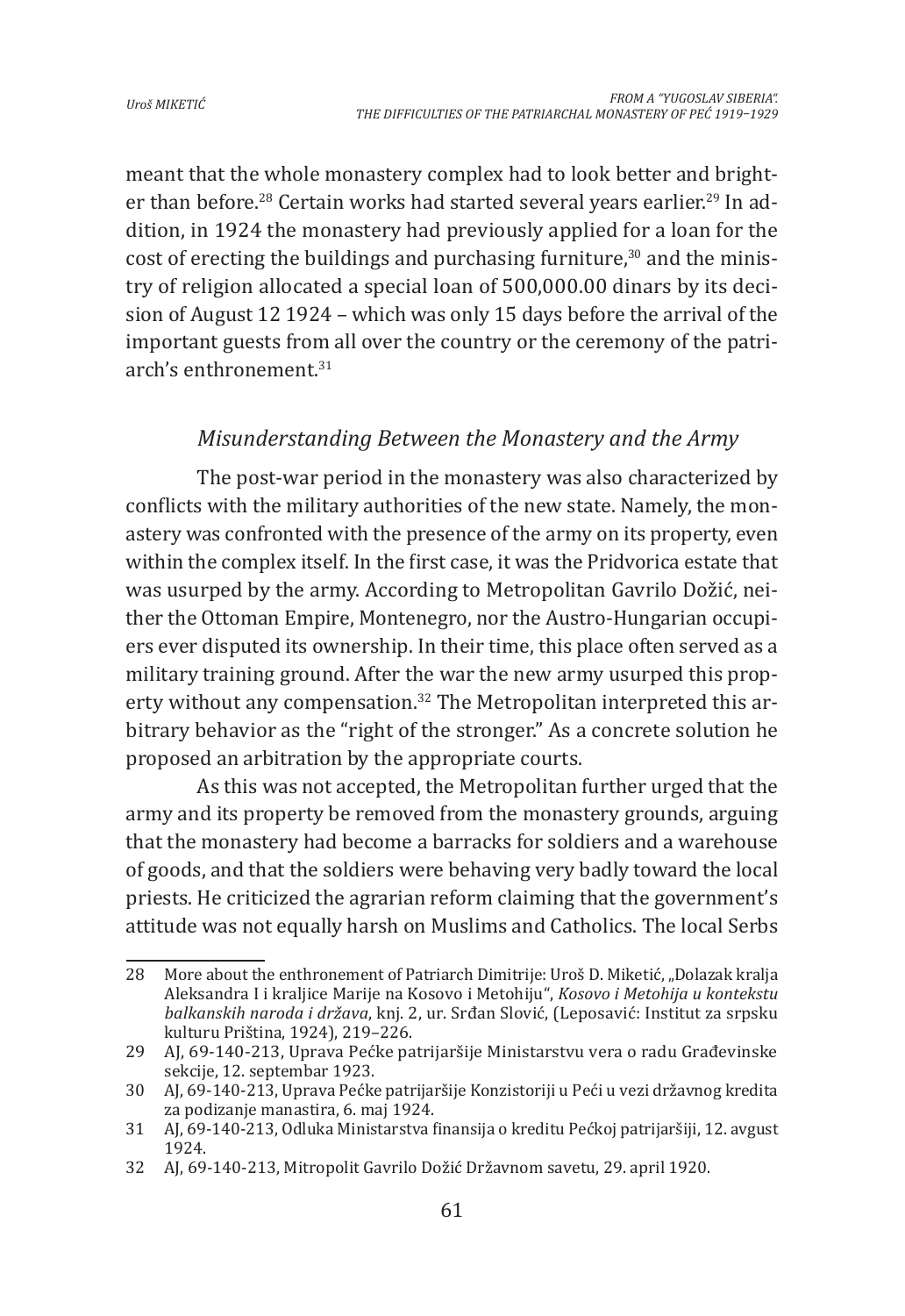acted in defense of the Monastery of Peć and wrote to the authorities that the property belonged to the monastery.<sup>33</sup>

Metropolitan Kosta Lješević also proposed concrete solutions. His plan was to form a committee in charge of measuring and restricting all immovable property, land and forest in that eparchy, so that no further conflicts and litigation would arise.<sup>34</sup> The response of those in charge was negative this time too and the ministry of religion suggested to the eparchy, since it was in its prime interest, to implement the plan itself through its organs, because there were no budgetary possibilities.<sup>35</sup>

The material available to us does not shed light on the further course of the dispute between the monastery and the military, but what we do know is that the situation persisted. Thus, in 1923, Iguman (prior) Irinej Vujanović demanded that the monastery remove the ugly barracks from the time of the occupation that "stir up feelings of disgust in an intelligent and aesthetically educated man," he wrote. In his address to the ministry of religion he added bitterly that the monastery could not be run by two ministries (military and religion) with a grave complaint: "Are we not in some kind of Yugoslav Siberia!! ??!"<sup>36</sup>

## *The Problem of the Financial Status of the Clergy and the Albanian Dukes*

The monastery also had to solve the problem of the financial status of the clergy and the Albanian dukes. The situation was further complicated by the fact that this area was formerly governed by Montenegro, which no longer existed as a state. The new state had shown interest in the issue, although it was not being resolved without much discomfort.

The example of two monastery igumans – Dionisije Rabrenović and Irinej Vujanović – illustrate the double standards of the state toward the clergy. The former, in 1914–1919, received a salary from Serbia as did the other priests in the areas of former Montenegro.37 He retired in 1922 with a monthly pension of 1,000.00 dinars, but in a petition to the spiritual court in 1929 he complained that it was too little to live on because of the economic crisis and was unworthy of his merits and, in gen-

<sup>33</sup> AJ, 69-140-213, Mitropolit Gavrilo Dožić Ministarstvu vera, 18. jun 1920.

<sup>34</sup> AJ, 69-140-213, Protojerej Kosta Lješević Ministarstvu vera, 19. mart 1921.

<sup>35</sup> AJ, 69-140-213, Ministarstvo vera Konzistoriji u Peći, 6. april 1921.

<sup>36</sup> AJ, 69-140-213, Iguman Irinej Vujanović Ministarstvu vera, 12. septembar 1923.

<sup>37</sup> AJ, 69-140-213, Dopis mitropolita Gavrila Dožića Ministarstvu vera.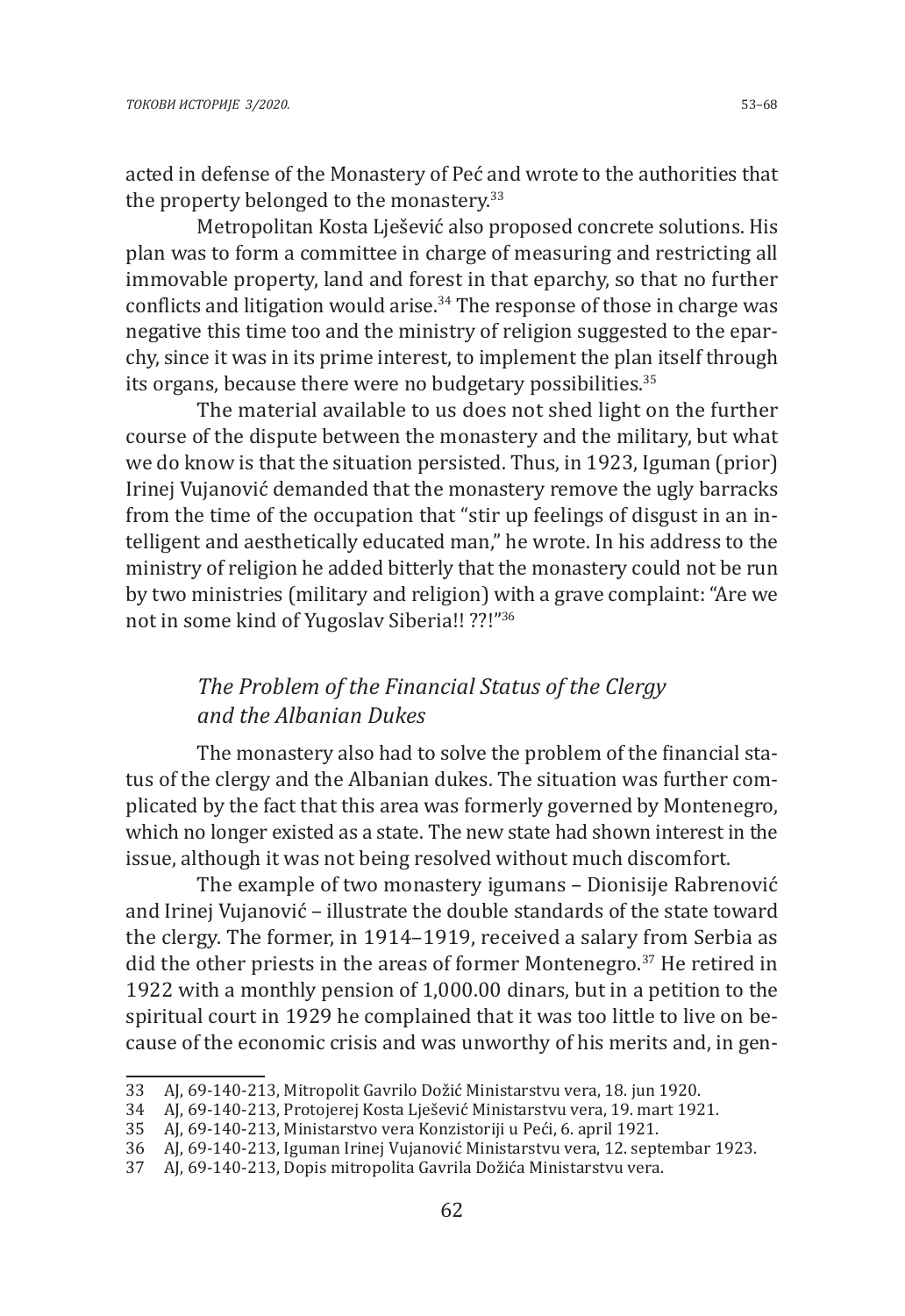eral, his reputation.38 As a solution he suggested that he should reactivate himself in spiritual service or receive a fee so that he "could dress properly and live decently."39 He received a negative response due to a "lack of budget funding" with the recommendation that he be housed in one of the monasteries in the "old borders of Serbia," otherwise scarce in monasticism, and "spend the rest of his life there."40 On the other hand, the ministry of religion responded favorably to the petition of Iguman Irinej Vujanović for a salary increase beginning on February 22, 1929 when he reached 30 years of civil service, all under the law.<sup>41</sup>

Unequal criteria can also be seen in the example of the government's attitude toward the monastery's Albanian guardians. Namely, during this period the monastery had also had a problem of physical security in the majority Albanian surroundings, as it had been guarded for hundreds of years by the clan leaders from the ranks of this people.<sup>42</sup> The monastery alone could not pay off the Albanian guardians from a family that had guarded the monastery for decades and which for that reason had come into perilous conflict with the people from their own Albanian and Turkish (Muslim) environment.

The state needed to provide assistance to finance the Albanian monastery guardians. Metropolitan Gavrilo Dožić showed a particular interest in helping the local clansmen adequately, which, he argued, would also be useful for the government in these volatile areas. In 1920 he asked the ministry of religion to give financial assistance to Daut, a kocal Albanian voyvoda, and some other Albanian families who guarded the monas-

<sup>38</sup> AJ, 69-140-213, Molba igumana Dionisija Rabrenovića Duhovnom sudu u Beogradu, 19. maj 1929.

<sup>39</sup> AJ, 69-140-213, Molba igumana Dionisija Rabrenovića srpskom patrijarhu Dimitriju Pavloviću, 25. maj 1929.

<sup>40</sup> AJ, 69-140-213, Odgovor Ministarstva pravde na slučaj igumana Dionisija Rabrenovića.

<sup>41</sup> AJ, 69-140-213, Rešenje Ministarstva vera o povećanju plate igumana Irineja Vujanovića, 12. mart 1929.

<sup>42</sup> During the Ottoman period and even during the Yugoslav Kingdom, some Serbian shrines (Patriarchate of Peć, Visoki Dečani, Devič, Sokolica) were guarded by Albanian voyvode. The title of voyvoda became hereditary over time. Thus, the monastery of Peć were guarded by the Gashi tribe, Visoki Dečani by the Clementi and Devič by the Krasniqi clan. This provoked frequent clashes with intolerant Albanians. The voyvode guarded the monasteries even from their fellow Albanians. Petrit Imami, *Srbi i Albanci kroz vekove*, (Beograd: Radio B92, 1998), 128–132. More on history of the Albanian voyvode in the Monastery of Peć: AJ, 69-140-215, Konzistorija u Peći mitropolitu Gavrilu Dožiću o zaslugama pojedinih Albanaca za srpsku crkvu, 21. oktobar 1920.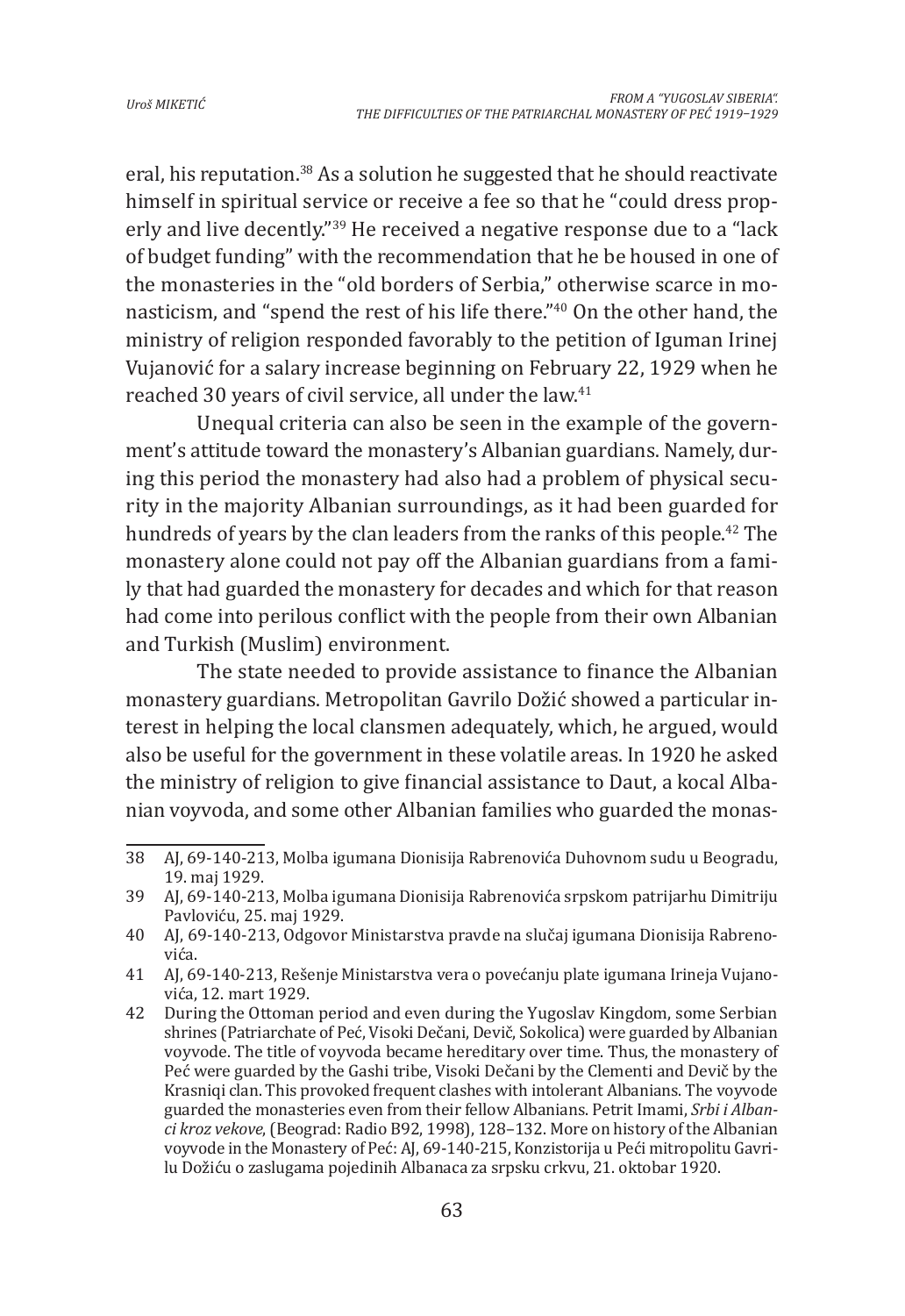teries of Peć and Visoki Dečani.<sup>43</sup> The Metropolitan wrote to the ministry of religion the same year saying that the local voyvoda in Peć had suffered greatly in the Albanian rebellion a year earlier when his property was set on fire. He referred to former Serbian consuls in Priština, especially Miroslav Spalajković as witnesses to the claim about this family's merit.<sup>44</sup> The ministry of religion responded to the Metropolitan's request with a onetime payment of 500 dinars.<sup>45</sup> The Peć voyvoda's financial situation improved once again in 1924 when he also became guardian of the monastery estate with a monthly fee of 900 dinars.<sup>46</sup>

The Albanians took their revenge on voyvoda Daut, who was killed in the Rugova Mountains in 1926. $47$  On August 5 the ministry of religion decided that his son should inherit the status of voyvoda and guardian of the monastery lands. The new voyvoda took office on September 12.<sup>48</sup>

While the Daut family felt some benefit from the government, this was not the case for a long time with the family of Bilal Rusta even though their examples are almost identical. The matter was publicly exposed by politician Blažo Lalević in a letter to the ministry of religion. Namely, he was aware of the situation in Peć, so, logically, he demanded the same treatment for the Rusta family in Dečani.49 The minister of religion explained that he had no money and asked Prime Minister Velja Vukičević to provide permanent monthly assistance to this deserving Albanian family.50 How this injustice was resolved is not known to us on the basis of documents, although it symbolically indicates that the government's policy in these parts was unsystematic. $51$ 

<sup>43</sup> AJ, 69-140-213, Molba mitropolita Gavrila Dožića Ministarstvu vera o odlikovanju manastirskog vojvode, 1. novembar 1920.

<sup>44</sup> AJ, 69-140-215, Mitropolit Gavrilo Dožić Ministarstvu vera o zaslugama patrijaršijskih vojvoda, 1. novembar 1920.

<sup>45</sup> AJ, 69-140-215, Odluka Ministarstva vera o jednokratnoj pomoći porodici manastirskih vojvoda, 17. februar 1921. For more information see: Radić, *Život u vremenima*, 176.

<sup>46</sup> AJ, 69-140-215, Odluka Ministarstva vera o postavljanju Žuja Veselinovića za čuvara patrijaršijske gore, 14. septembar 1924.

<sup>47</sup> AJ, 69-140-215, Predlog Pećke eparhije da sin Žuja Veselinovića nasledi očev status, 16. jul 1926.

<sup>48</sup> AJ, 69-140-215, Konzistorija u Peći Ministarstvu vera o stupanju na dužnost novog vojvode, 31. avgust 1926.

<sup>49</sup> AJ, 69-140-215, Pismo poslanika Blaža Lalevića ministru vera Milanu Simonoviću o pomoći porodici Bilal Ruste, 8. mart 1928.

<sup>50</sup> AJ, 69-140-215, Ministarstvo vera predsedniku Ministarskog saveta Velji Vukićeviću o nagradi za porodicu Bilal Ruste, 10. mart 1928.

<sup>51</sup> More on Southern Serbia during this period: Vladan Jovanović, *Jugoslovenska država i Južna Srbija 1918–1929: Makedonija, Sandžak, Kosovo i Metohija u Kraljevini SHS*, (Beograd: Institut za noviju istoriju Srbije, 2002).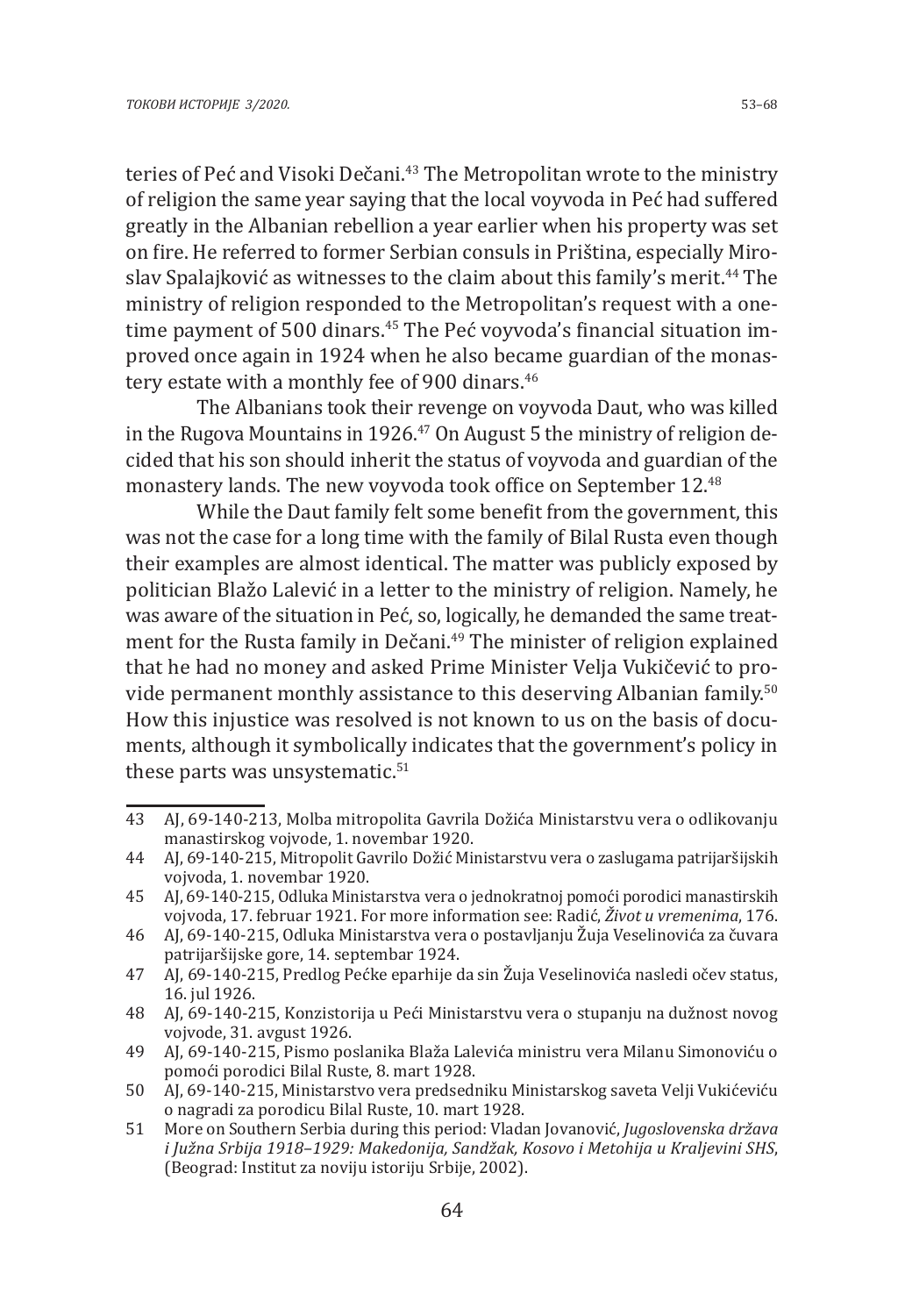# *Problems Translating Ottoman Material from Monastery Archives*

The government did not recognize the value of the cultural treasure in the monastery, which was also a major problem. It was imperative to translate it into Serbian to save the manuscripts. The campaign was initiated by Stevan Dimitrijević, a zealous professor at the Faculty of Theology in Belgrade, who recommended that this work should fall to Mehmedbeg Sulejmanpašić, the scribe of the Prizren district, because he had done the same work at Visoki Dečani.

As was often the case, such a noble undertaking created financial problems. Although Dimitrijević asked the minister to reward the translator because he had started the job at his own expense, everything took an entirely different course.<sup>52</sup> Specifically, the ministry of religion earmarked the amount of 1,500.00 dinars as a one-off compensation from special funds to cover the translator's personal expenses and work.<sup>53</sup> Mehmedbeg Sulejmanpašić considered this an offensively small figure and demanded 8,870.00 dinars.54

The translator decided not to receive the offered fee because, as he wrote, it was not adequate compensation for his "historical and literary work." Furthermore, he complained that before him these cultural treasures had been hidden in Peć and Dečani and that earlier attempts by Ivan Jastrebov and Sava Stojanović to do the translation had been unsuccessful. That is why he proudly emphasized that he "contributed to the history" of the Serbian nation and all Orthodox churches, noting that his job was of the highest dignity.<sup>55</sup>

After the scribe had refused to receive the offered figure, the ministry of religion evaluated the case as completed.<sup>56</sup> The result, however, was not insignificant, as a total of 145 different documents had been translated from Turkish into Serbian and handed over to the administration of

<sup>52</sup> AJ, 69-140-215, Dopis profesora Stevana Dimitrijevića Ministarstvu vera o honoraru prevodioca, 30. jun 1920.

<sup>53</sup> AJ, 69-140-215, Odluka Ministarstva vera o jednokratnoj nadoknadi prevodiocu, 25. maj 1921.

<sup>54</sup> AJ, 69-140-215, Račun prevodioca na ime usluga Pećkoj patrijaršiji i Visokim Dečanima, 24. februar 1921.

<sup>55</sup> AJ, 69-140-215, Odluka prevodioca o odbijanju honorara, 18. jun 1921.

<sup>56</sup> AJ, 69-140-215, Odluka Ministarstva vera o svršetku slučaja, 20. septembar 1921.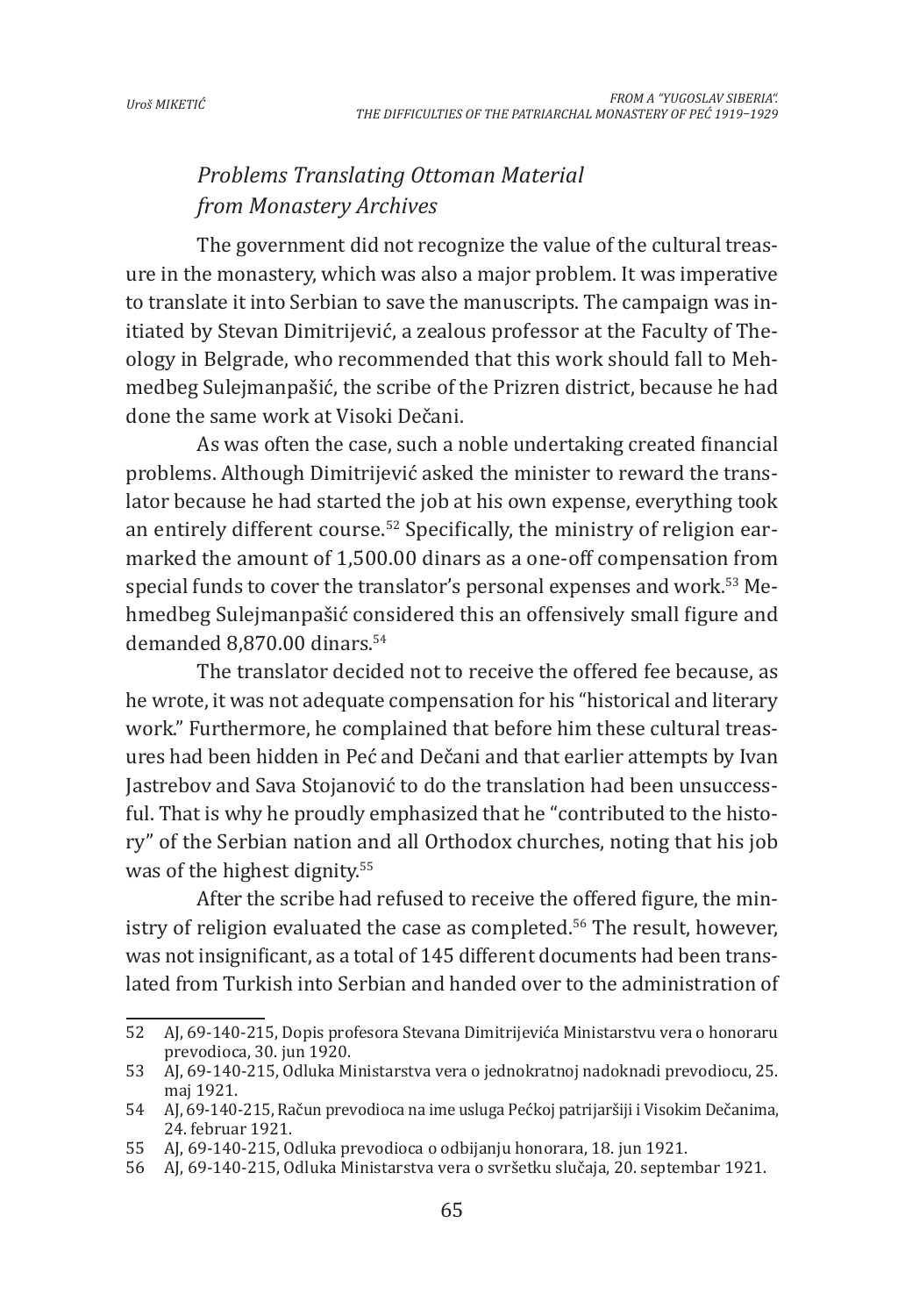#### **Summary**

The Peć Monastery had gone through a difficult period of occupation in 1915–1918. Post-war inventories of the damage showed that the monastery had been damaged during the war and that the government's intervention was necessary. The government, mostly declaratively, acknowledged the importance of the monastery, but in practice its help was much harder to achieve. The regime showed the highest level of interest in the period before the enthronement of Patriarch Dimitrij Pavlović in 1924. The reason was special, because, above all, the power and presence of the government in these parts had to be demonstrated, although in reality it was quite different. Some other government measures also benefited the monastery. In other cases, we see that the state's policy was not based on continuity, consistency, meaningfulness or, sometimes, not even a simple desire to help the monastery overcome difficulties and thus strengthen its presence in poor and unstable Southern Serbia. That is why the postwar development of the monastery was halved by the end of 1929, and this area was justifiably considered a "Yugoslav Siberia."

#### **Sources and Literature**

- Arhiv Jugoslavije. Ministarstvo vera Kraljevine Srba, Hrvata i Slovenaca (69).
- Bošković, Đurđe. *Osiguravanje i restoracija crkve Manastira Sv. Patrijaršije u Peći*. Beograd: s. n., 1934.
- Čanak-Medić, Milka, Branislav Todić. *The Monastery of the Patriarchate of Peć*. Novi Sad: Platoenum, Beseda, 2017.
- Dimitrijević, Nada. *Pećka patrijaršija u istoriografiji*. Jagodina: Narodna biblioteka, 2007.
- Gavrilo, srpski patrijarh. *Živimo u svetinji i slobodi: izabrani spisi, poslanice, besede, akta, pisma i zapisi: povodom šezdesetgodišnjice upokojenja*. Beograd: Pravoslavni bogoslovski fakultet Univerziteta, Institut za teološka istraživanja, Cetinje: Svetigora, 2010.
- Imami, Petrit. *Srbi i Albanci kroz vekove*. Beograd: Radio B92, 1998.

<sup>57</sup> AJ, 69-140-215, Dopis Pećke eparhije Ministarstvu vera o rezultatima rada prevodioca, 28. avgust 1921.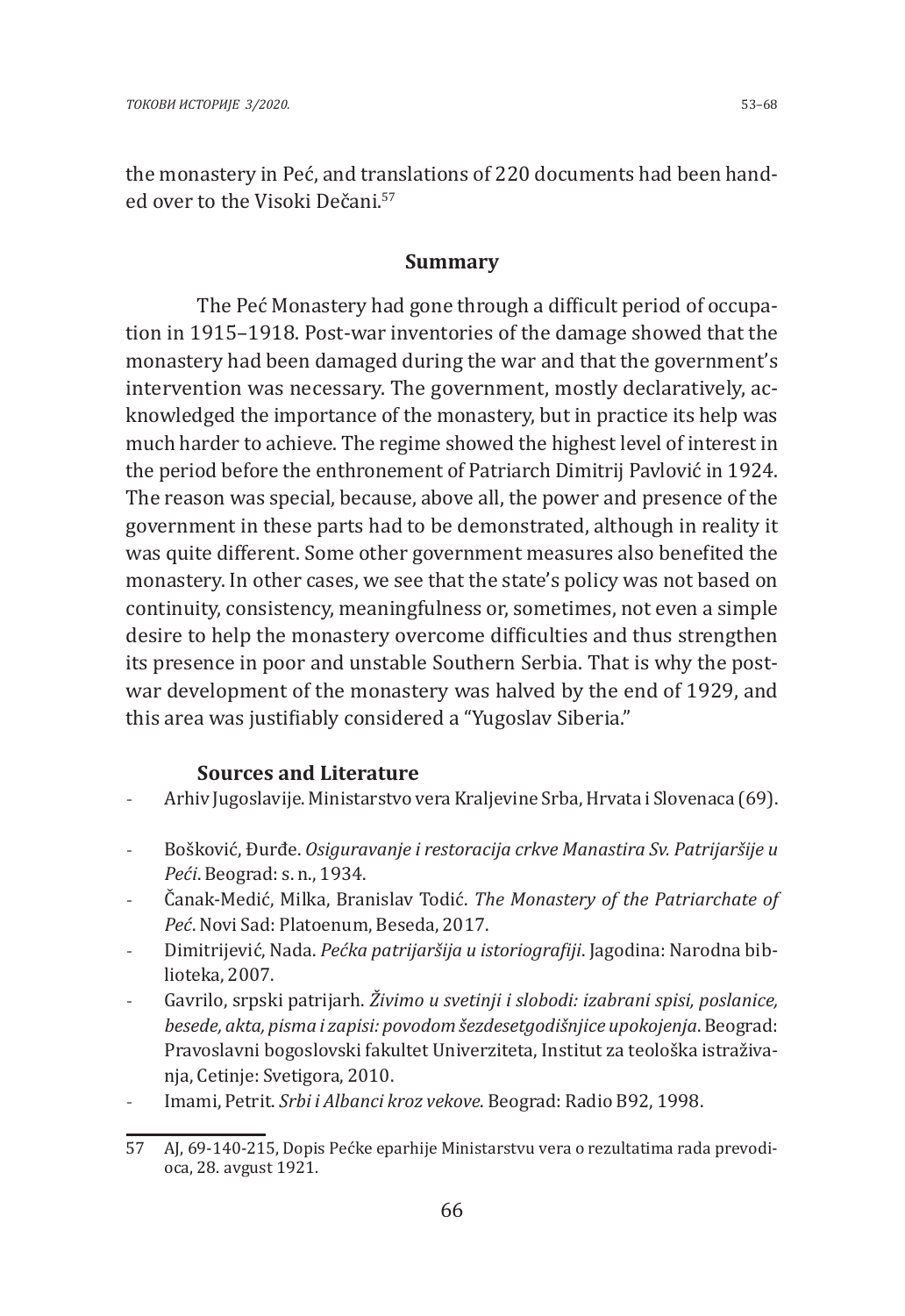- Jovanović, Vladan. *Jugoslovenska država i Južna Srbija 1918–1929: Makedonija, Sandžak, Kosovo i Metohija u Kraljevini SHS*. Beograd: Institut za noviju istoriju Srbije, 2002.
- Jovin, Marija. *Pećka patrijaršija: istraživanja i rezultati 2006*. Beograd: Republički zavod za zaštitu spomenika kulture, 2006.
- Kondić, Pavle. "Srpska pravoslavna crkva u Crnoj Gori u Prvom svetskom ratu". *Srbi i Prvi svetski rat 1914–1918: zbornik radova sa međunarodnog naučnog skupa održanog 13–15. juna 2014*, 309–326. Beograd, 2015,
- Mijović, Pavle. *Pećka patrijaršija*. Beograd: Turistička štampa, 1974.
- Miketić, Uroš D. "Dolazak kralja Aleksandra I i kraljice Marije na Kosovo i Metohiju". *Kosovo i Metohija u kontekstu balkanskih naroda i država*, knj. 2, ur. Srđan Slović, 219–226. Leposavić: Institut za srpsku kulturu Priština, 2016.
- Radić, Radmila. *Život u vremenima: patrijarh Gavrilo Dožić: 1881–1950*. Beograd: Pravoslavni bogoslovski fakultet Univerziteta, Institut za teološka istraživanja, 2011<sup>2</sup>.
- Radić, Radmila, Momčilo Isić. *Srpska crkva u Velikom ratu: 1914–1918*. Beograd: Filip Višnjić, Gacko: SPKD Prosvjeta, 2014.
- Rakočević, Novica. *Crna Gora u Prvom svjetskom ratu: 1914–1918*. Cetinje: Istorijski institut u Titogradu, 1969.
- Rakočević, Novica. *Odnosi Crne Gore i Srbije u periodu 1912–1914. godine*. Beograd: s. n., 1976.
- Samardžić, Radovan i dr. *Kosovo i Metohija u srpskoj istoriji*. Beograd: Srpska književna zadruga, 1989.
- Slavković, Božica Ž. "Političke, ekonomske i kulturne prilike na Kosovu i Metohiji 1929–1941". Doktorska disertacija, Filozofski fakultet Univerziteta u Beogradu, 2014.
- Slijepčević, Đoko. *Istorija Srpske pravoslavne crkve*, knj. III. Beograd: Catena mundi, 2018.
- Stokić Simončić, Gordana, Zoran Č. Vukadinović. "Srpska knjiga i biblioteke na Kosovu i Metohiji". *Pančevačko čitalište* 15/2009, 52–58.
- Vasić, Dragiša. *Dva meseca u jugoslovenskom Sibiru*. Beograd: Skver, 2005.
- Vuksan, Dušan. *Rukopisi manastira Pećke patrijaršije i Cetinjske Mitropolije*. Skoplje: Skopsko naučno društvo, 1935.